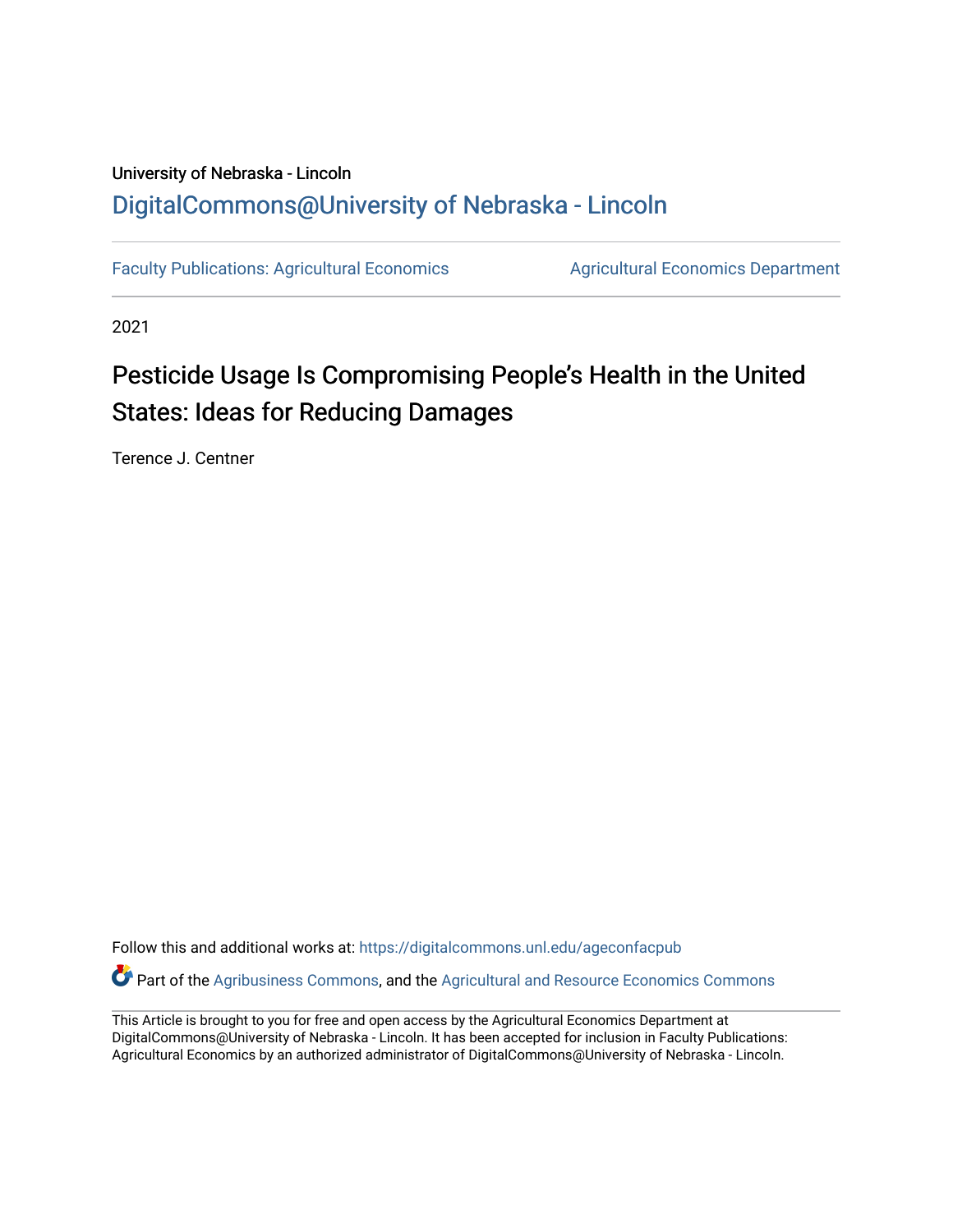



# *Article* **Pesticide Usage Is Compromising People's Health in the United States: Ideas for Reducing Damages**

**Terence J. Centner**

Department of Agricultural Economics, University of Nebraska–Lincoln, 103 Filley Hall, Lincoln, NE 68583, USA; tcentner2@unl.edu

**Abstract:** The development of synthetic pesticides has provided new tools for addressing troublesome pests. A review of parts of the registration process for pesticides in the United States identifies an outdated evaluation system that undervalues health damages. Registration fails to adequately consider co-formulants and effects of exposure to multiple chemicals. Frustration with failures to protect people and property from damages accompanying pesticide usage has led injured plaintiffs to resort to tort lawsuits to secure relief. However, litigation involves compensating injured persons after they are injured rather than preventing injury. A more proactive approach would be to prevent situations that injure people. This paper offers four ideas to reduce health damages accompanying pesticide usage. Slight adjustments to pesticide registration requirements can offer greater protection for people's health.

**Keywords:** pesticide; registration; health; exposure; co-formulants



**Citation:** Centner, T.J. Pesticide Usage Is Compromising People's Health in the United States: Ideas for Reducing Damages. *Agriculture* **2021**, *11*, 486. [https://doi.org/10.3390/](https://doi.org/10.3390/agriculture11060486) [agriculture11060486](https://doi.org/10.3390/agriculture11060486)

Academic Editor: Johann G. Zaller

Received: 7 May 2021 Accepted: 21 May 2021 Published: 24 May 2021

**Publisher's Note:** MDPI stays neutral with regard to jurisdictional claims in published maps and institutional affiliations.



**Copyright:** © 2021 by the author. Licensee MDPI, Basel, Switzerland. This article is an open access article distributed under the terms and conditions of the Creative Commons Attribution (CC BY) license (https:/[/](https://creativecommons.org/licenses/by/4.0/) [creativecommons.org/licenses/by/](https://creativecommons.org/licenses/by/4.0/)  $4.0/$ ).

# **1. Introduction**

Society's use of pesticides has been accompanied by many benefits. Nearly 90% of pesticide use is in agriculture to control weeds, insect pests, fungal pests, and other organisms [\[1\]](#page-9-0). Approximately 44% of pesticide use involves herbicides that have been especially important in reducing food production costs [\[2\]](#page-9-1). Insecticides and fungicides preventing crop losses can contribute to lower food prices [\[3](#page-9-2)[,4\]](#page-9-3). Yet a more valuable use of pesticides is for public health to control vector-borne diseases. By controlling insect and rodent pest populations, pesticides have reduced the spread of deadly diseases, including malaria, Yellow fever, dengue virus, West Nile virus, Zika virus, Lyme disease, plague, hantavirus, and leptospirosis [\[5\]](#page-9-4). For example, malaria control programs in Africa have prevented more than six million deaths over a 15-year period [\[6\]](#page-9-5).

Simultaneously, worldwide pesticide usage is impairing human health and contributing to the demise of thousands of people every year [\[7\]](#page-9-6). Applications of pesticides expose people to harmful chemicals. Inadequate worker safety precautions have subjected agricultural workers and others to costly health problems [\[8\]](#page-9-7). Pesticide usage contaminates the environment and interferes with ecosystem services, such as insect pollination [\[9\]](#page-9-8). The use of organophosphate pesticides in the United States has been estimated to lead to health costs of up to \$44.7 billion per year [\[10\]](#page-9-9).

Under the U.S. Code of Federal Regulations [\[11\]](#page-9-10), every synthetic pesticide and many natural pesticides used commercially in the United States must be registered with the Environmental Protection Agency (EPA). Under the Federal Insecticide, Fungicide, and Rodenticide Act (FIFRA), manufacturers apply for the registration of a new pesticide and submit data showing the efficacy and safety of the product. The EPA evaluates a new pesticide under its risk management process looking at ecological risks, human health risks, and cumulative risks [\[12\]](#page-9-11). A cost-benefit analysis is performed to determine whether the benefits outweigh the costs to justify the registration [\[13\]](#page-9-12). Each registration has limitations on how to use the pesticide and the purposes for which the pesticide may be used. Most agricultural pesticides delineate restrictions on the crops, dosage levels,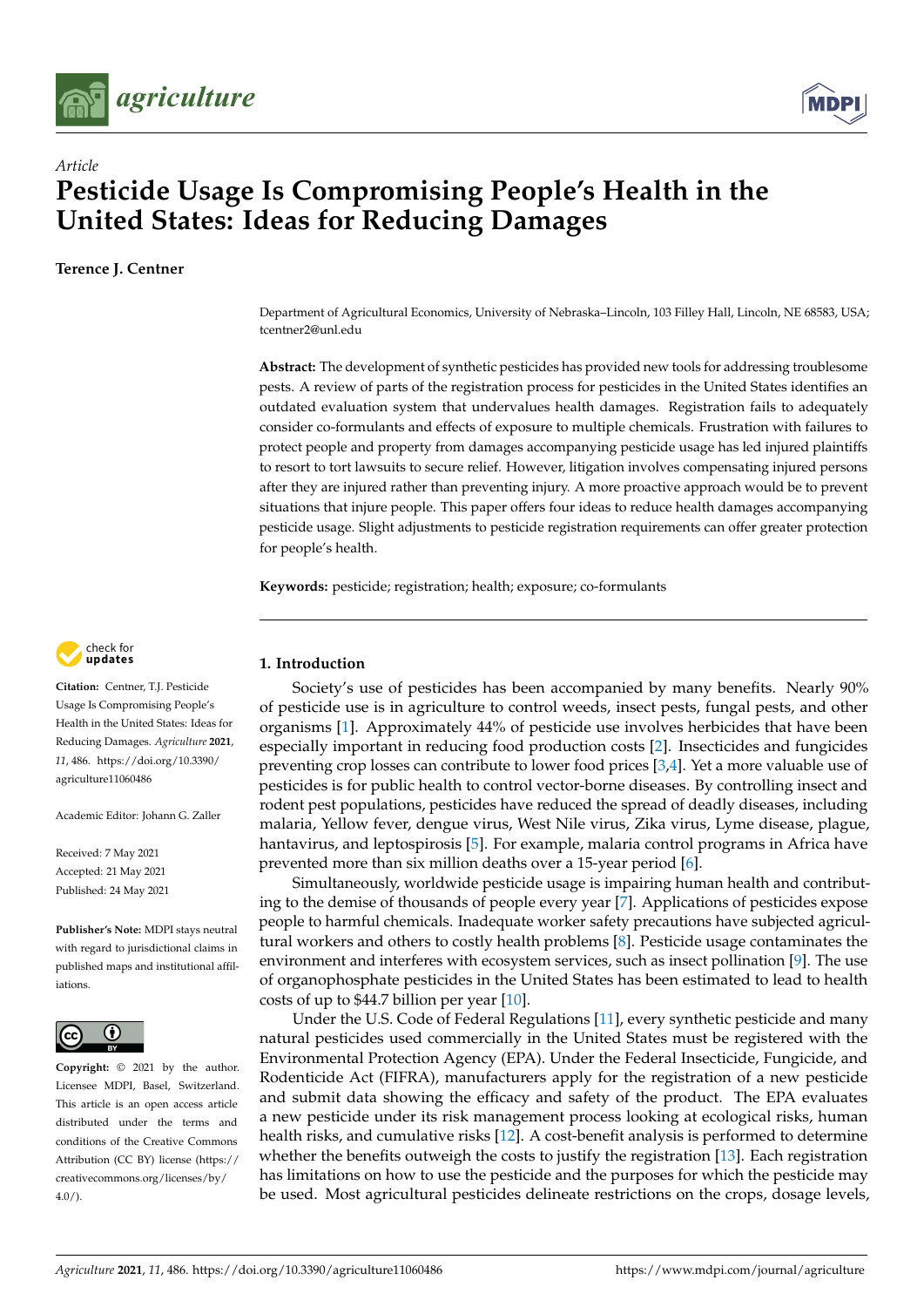time of applications, number of applications, and other details that circumscribe the use of the registered pesticide. Other mitigation measures such as buffers may be employed to help reduce the costs of adverse effects [\[14\]](#page-9-13). Any use of a pesticide beyond what is permitted by the registration has not been assessed for risks. Although usage beyond permitted registration is illegal, a lack of enforcement may mean that unauthorized usage is common [\[15\]](#page-9-14). Under FIFRA's requirements, pesticide usage places considerable costs on society and the environment [\[16](#page-10-0)[,17\]](#page-10-1).

An evaluation of FIFRA's registration provisions and accompanying harm raises questions of whether the United States should be doing more to curtail the negative externalities that accompany usage of insecticides, herbicides, and fungicides. A comparison with the European Union, Brazil, and China disclosed that the United States often continued to use pesticides banned in these other major agricultural regions [\[18\]](#page-10-2). The United States continued to allow paraquat and phorate, which were banned in these other regions. The European Union and Brazil banned bensulide, dichlobenil, dicrotophos, S-ethyl dipropylthiocarbamate, norflurazon, oxytetracycline, streptomycin, and tribufos before uses were terminated in the United States [\[18\]](#page-10-2). The EU also banned chlorpyrifos [\[19\]](#page-10-3). The regulatory provisions overseeing the use of pesticides in the United States do not prevent significant health damages to children, agricultural workers, and persons exposed to pesticides. Recent litigation has disclosed that registered pesticides are impairing human health and causing property damages [\[20,](#page-10-4)[21\]](#page-10-5). The identification of limitations of current pesticide registration provisions provides a background for identifying four ideas to reduce damages accompanying pesticide usage in the United States that would offer greater protection for human health.

# **2. Limitations of Pesticide Registration Procedures and Legal Action**

An examination of FIFRA's registration provisions reveals limitations in protecting human health. The registration provisions were adopted in 1972 with major amendments in 1988, and many of the act's provisions have not been markedly changed over the past 30 years. Whereas it may be tempting to applaud the resiliency of the provisions, a more accurate accounting of recent events suggests that new technologies, medical discoveries, and modeling techniques are not employed in a manner to optimize beneficial uses of pesticides and human safety [\[22\]](#page-10-6). Registration commences with the submission of information only by the registrant. The EPA allows for public input and input from scientific advisory panels. However, there is no independent creation of evidence and no adversarial mechanism embedded in pesticide registration requirements. Registrants present their information with limited input from groups concerned about public health, safety, and the environment. Due to the absence of input from non-registrants, registration decisions may be made without the best scientific evidence [\[23\]](#page-10-7).

After registration, registrants have a duty to submit additional factual information in the registrant's possession regarding unreasonable adverse effects on the environment [\[13\]](#page-9-12). However, there is little incentive for registrants to look for disparaging information, and no duty to report information or data on adverse effects gathered by others. This means that, after registration, the scientific studies and discoveries by non-registrants establishing a relationship between a pesticide's use and adverse human health issues may be ignored. Greater problems are that pesticide registration does not adequately consider inert ingredients used as co-formulants and the effects of multiple exposures. FIFRA's analysis of potential human health risks understates adverse health effects.

Health and safety assessments of pesticides need to evolve to more accurately assess the expected adverse health effects and to keep pace with changes in cancer epidemiology [\[24\]](#page-10-8). Current registration requirements may fail to balance profitable agricultural production with safeguarding human health [\[22\]](#page-10-6). A more protective provision applies for pesticide residues in or on food as a residue is deemed unsafe unless shown otherwise [\[25\]](#page-10-9). The registration of a pesticide should require more to establish its safety.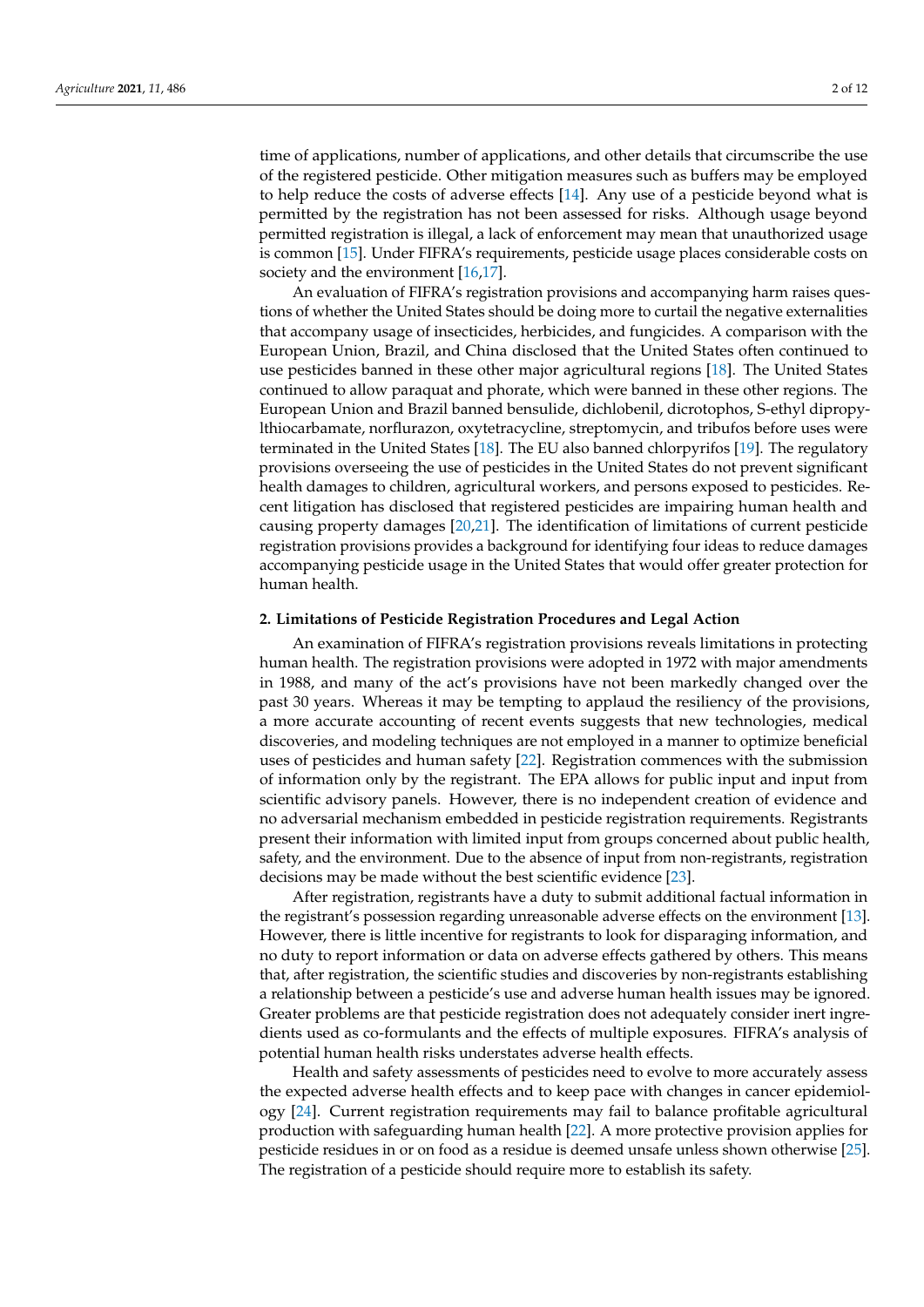#### *2.1. Inadequate Cost-Benefit Analysis*

To prevent the registration of pesticides that cause too much harm, FIFRA precludes any use of a pesticide that would have an unreasonable adverse effect on the environment. Unreasonable adverse effects include any unreasonable risk to man or the environment, taking into account the economic, social, and environmental costs and benefits of the use of any pesticide [\[13\]](#page-9-12) The EPA weighs the risks of adverse effects that would accompany the registration of a pesticide against the benefits from its uses [\[26\]](#page-10-10). FIFRA's cost-benefit analysis assumes that an activity should only occur if benefits outweigh costs and allows for the consideration of external effects and the quantification of benefits.

Performing a cost-benefit analysis under FIFRA is controversial due to difficulties in the monetization of benefits and costs. Several factors suggest that the cost-benefit analysis fails to address all the costs (Table [1\)](#page-3-0). Since a new pesticide being considered for registration has never been used commercially, the documented costs and benefits are restricted. The registrant makes assumptions concerning benefits that will accompany a pesticide's use and considers likely but unknown potential costs. Whereas the registrant submits data on studies that determine hazards to humans, animals, and nontarget organisms, some unknown damages may not be considered [\[27\]](#page-10-11). In some cases, the registration materials fail to correctly describe damages that subsequently occur [\[17\]](#page-10-1). The registrant also submits post-application exposure and applicator use exposure studies. However, these often are limited in scope. By failing to evaluate all the potential health issues associated with the use of a new pesticide, registration underreports costs [\[28\]](#page-10-12).

**Table 1.** Claimed limitations of FIFRA's provisions that may understate costs.

<span id="page-3-0"></span>

| Issue                                                                                                                                                                                                                                                                                  | Implications                                                                                                                                                                                                                                                                                                                                                                                                                                                                                        | Source                                                                                               |
|----------------------------------------------------------------------------------------------------------------------------------------------------------------------------------------------------------------------------------------------------------------------------------------|-----------------------------------------------------------------------------------------------------------------------------------------------------------------------------------------------------------------------------------------------------------------------------------------------------------------------------------------------------------------------------------------------------------------------------------------------------------------------------------------------------|------------------------------------------------------------------------------------------------------|
| One-sided submissions by registrant<br>Cost-benefit analysis<br>Some co-formulants not considered<br>Effects of other products ignored<br>Off-site damages from drift<br>Assumption of correct application<br>Cancellation of nonqualifying registrations<br>Vulnerability of children | Biased and missing information as no independent input<br>Disincentive to identify potential costs<br>Co-formulants may increase the toxicity of the pesticide<br>Exposures by other chemicals may exacerbate negative health effects<br>Damages not always reported and often not compensated<br>Injuries from noncompliance are not factored into the cost-benefit analysis<br>Years of study during which people and property may be harmed<br>Inadequate consideration for exposure to children | $[17] \label{eq:17}$<br>[29, 30]<br>[20, 31]<br>$\begin{bmatrix} 32 \\ 17 \\ 33 \\ 34 \end{bmatrix}$ |
| Contamination                                                                                                                                                                                                                                                                          | Accumulations in soils not fully considered                                                                                                                                                                                                                                                                                                                                                                                                                                                         | $[35]$                                                                                               |

Furthermore, registration only considers the active ingredients of the pesticide and ignores some co-formulants. Research suggests that many co-formulants increase the toxicity of pesticide products, yet this is not considered under FIFRA's cost-benefit analysis [\[30](#page-10-14)[,36\]](#page-10-20). In litigation against Monsanto for damages from the use of Roundup herbicides, the forensic toxicologist testified that Roundup was 50-times more genotoxic than its active ingredient glyphosate [\[37\]](#page-10-21).

FIFRA's cost-benefit analysis does not consider the effects from exposure to other chemicals even though the chemicals produce a common and adverse outcome on the same target organ as the pesticide [\[38\]](#page-10-22). Because humans are exposed to multiple substances, risks and damages from pesticides with a common mechanism of toxicity often do not fully account for a pesticide's potential damages [\[31\]](#page-10-15). Moreover, most pesticide registrations do not fully account for all public health impacts and social implications, including suicides and physical and psychological pain experienced as a result of acute and long-term illnesses, long-term low-dose intermittent exposures, bioaccumulations, biomagnifications, pest resistance, environmental impacts to natural resources, and ecosystem disturbances [\[39\]](#page-10-23).

Finally, registration assumes that persons using pesticides will follow safe procedures and use them correctly. This often does not occur, as documented in litigation concerning uses of glyphosate and dicamba. In the Pilliod vs. Monsanto Company lawsuit, the plaintiffs claimed that they lacked sufficient safety instructions for applying glyphosate, so they proceeded to apply the pesticide in T-shirts and shorts, during which they were exposed to spray drift [\[40\]](#page-10-24). For the use of a dicamba pesticide, soybean farmers wrongfully applied an old volatile version of dicamba on their Xtend soybeans that led to deadly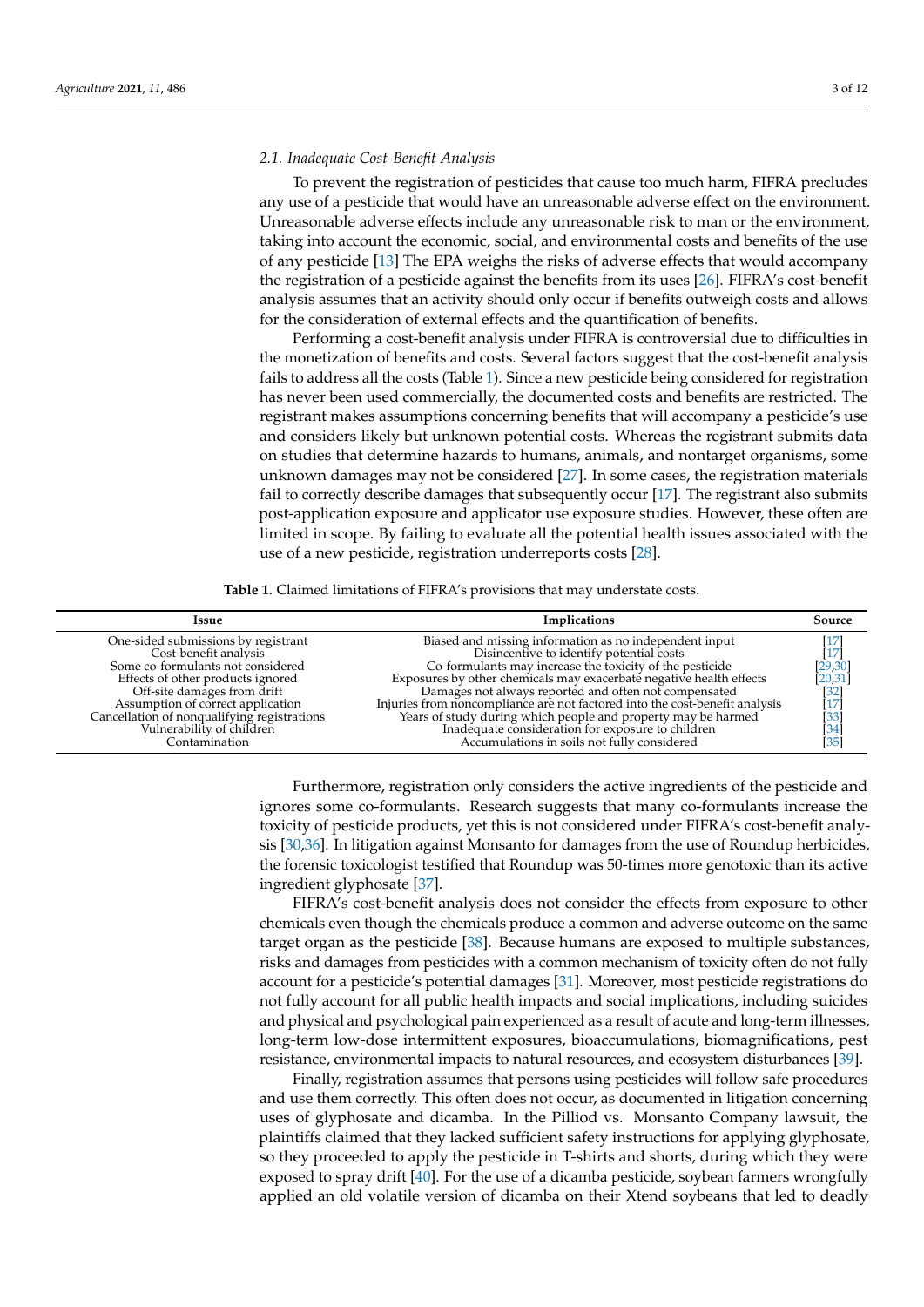spray drift damages to neighboring crops [\[41\]](#page-10-25). Evidence presented in a lawsuit seeking to overturn registrations for three dicamba products noted that even conscientious applicators would have difficulties complying with the onerous application requirements [\[17\]](#page-10-1). To offer greater protection to the public, FIFRA registrations may need more proactive provisions to address illegal uses.

### *2.2. Neglected Human Health Concerns*

FIFRA's provision precluding the registration of a pesticide unless it performs its intended function without unreasonable adverse effects on the environment has been defined to require the consideration of the harm a pesticide may cause to humans and the environment [\[13\]](#page-9-12). Considerable research has shown that pesticides harm people. Some studies have shown that pesticides are associated with several cancers, including prostate, breast, colorectal, and non-Hodgkin lymphoma [\[7,](#page-9-6)[42\]](#page-10-26). Other health disorders to pesticide exposure include Parkinson's disease, Alzheimer's disease, reproductive disorders, and respiratory disorders [\[7\]](#page-9-6). Some pesticides act as endocrine-disrupting chemicals through hormonal or gonadotrophic pathways that affect male and female reproduction [\[43\]](#page-11-0). Whereas the EPA has an endocrine disruptor screening program, studies have raised questions about whether humans are sufficiently protected. Organophosphate pesticides produce cognitive and behavioral dysfunction [\[44](#page-11-1)[,45\]](#page-11-2). Pesticides can impair the health of humans by damaging DNA and contributing to organ failures, shortened lives, and other problems [\[36,](#page-10-20)[46](#page-11-3)[,47\]](#page-11-4). Pesticides in drinking water can cause chronic health problems [\[48\]](#page-11-5).

A 5-year study of data from 60 poison control centers covering the United States highlighted other dangers associated with pesticides [\[49\]](#page-11-6). Poison control centers annually receive more than 130,000 calls about pesticides and disinfectants, with the largest number involving exposure to insecticides. The results showed that more than 98% of the presumed exposures were unintentional. Data from the centers showed 20 deaths per year. The study also looked at emergency room visits, and the data showed 7385 visits per year due to accidental exposure, suicidal attempts, or undetermined reasons.

The Centers for Disease Control and Prevention compiled information on acute pesticide-related illness and injury arising from occupational exposures to pesticides for a 5-year period ending in 2011 [\[50\]](#page-11-7). More than 500 persons were adversely affected each year from occupational exposure. Langley and Mort found that 607 persons per year had attempted suicide by ingesting a conventional pesticide [\[49\]](#page-11-6). Treatment costs also accompany these hospitalizations. It was estimated that the economic cost associated with pesticide exposures to humans is \$2 billion per year [\[49\]](#page-11-6).

Another major concern is adverse environmental exposure to children as they are particularly susceptible to health damages from pesticide exposure [\[51](#page-11-8)[,52\]](#page-11-9). Children are protected from pesticide residues in food [\[53\]](#page-11-10), but in other situations, children may be exposed to quantities of pesticides that adversely affect their health (Table [2\)](#page-5-0). For example, children are not protected from pesticide residues in soils [\[54\]](#page-11-11). Early-life exposure to pesticides may increase risk for disease outcomes in later life [\[55\]](#page-11-12). Prenatal exposure to pesticides can contribute to the probability of fetal growth deficits [\[47\]](#page-11-4). Applications of pesticides lead to toxic air pollutants that can be injurious to children [\[56\]](#page-11-13).

A comprehensive study on children's health related to pesticide exposure led to four observations [\[34\]](#page-10-18). First, neurotoxic pesticides are contributors to the rising rates of attention-deficit/hyperactivity disorder, autism, and widespread declines in IQ. Second, pesticides are related to childhood cancers. Third, pesticides may contribute to childhood asthma, obesity, and diabetes. Fourth, extremely low levels of pesticide exposure can cause significant health problems.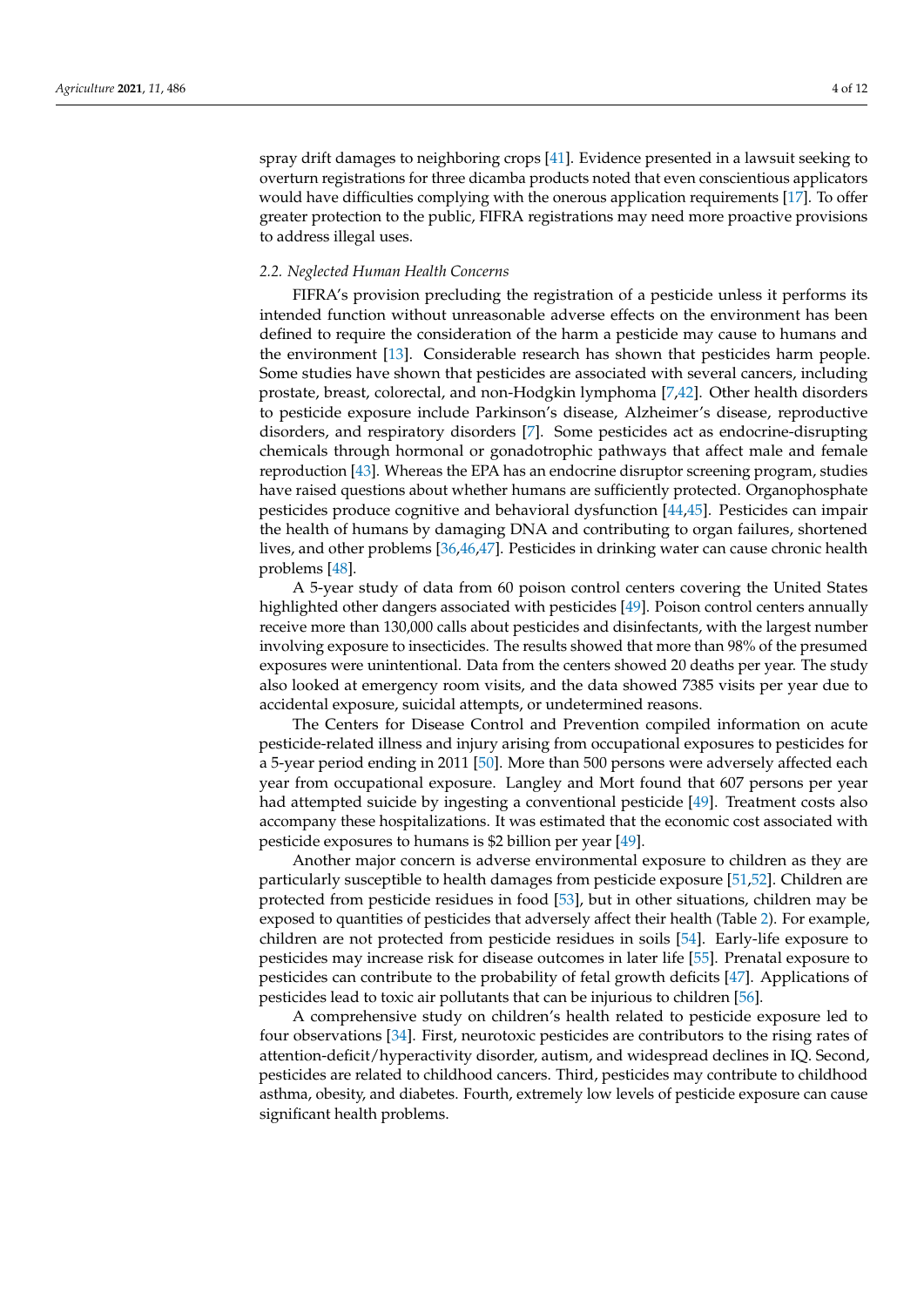<span id="page-5-0"></span>

| <b>Distinction for Children</b> | <b>Meaning of the Distinction</b>           | <b>Addressed by Worker</b><br><b>Protection Standard [11]</b> |  |
|---------------------------------|---------------------------------------------|---------------------------------------------------------------|--|
| Organs not developed            | Cannot breakdown and eliminate pesticides   | No.                                                           |  |
| Higher surface-to-volume ratio  | Absorb more pesticides                      | No.                                                           |  |
| More time outdoors              | More exposure through air                   | No.                                                           |  |
| Hands and objects in mouth      | Greater ingestion from objects and clothing | No.                                                           |  |
| Cannot comprehend warnings      | Oral or written information insufficient    | Spanish signs help                                            |  |
| May be in a sprayed area        | Exposure limitations set for adults         | Re-entry limitations                                          |  |
| May not recognize exposure      | Cannot not seek help to address the problem | Nο                                                            |  |
| Application of pesticides       | Too young to follow safety regulations      | Yes, age limit of 18                                          |  |

**Table 2.** Inadequate protection of children from exposure to pesticides excluding food products.

#### *2.3. Deficiencies in Agricultural Worker Protection*

The safety of humans includes that of agricultural workers, one of the groups most likely to be exposed to pesticides. Agricultural workers include both pesticide applicators and workers involved in activities in areas where pesticides have been applied. In balancing costs and benefits, FIFRA limits the analysis to the extent necessary to prevent unreasonable adverse effects on the environment [\[13\]](#page-9-12). This means that if benefits to agricultural production are great enough, considerable harm to agricultural workers is allowed. Moreover, children of agricultural workers are sometimes exposed to pesticides when they accompany their parents to areas sprayed with pesticides, and children may also help harvest crops containing harmful residues [\[57\]](#page-11-14).

The EPA adopted a Worker Protection Standard with detailed requirements to provide a safe working environment for agricultural workers and protect other persons [\[11\]](#page-9-10). If these provisions are followed, they should provide reasonable protection for agricultural workers of the agricultural establishment. However, lapses in compliance to the Standard may enable pesticides to adversely affect agricultural workers. A major limitation is that the Standard does not protect workers on neighboring properties [\[11\]](#page-9-10). Pesticides may be applied that drift onto workers in an adjacent field or orchard if the property is not owned by the same person who owns the property being sprayed. Workers generally do not know what sprays are applied on neighboring properties owned by someone else. Whereas pesticide drift rules cover these situations, difficulties in discerning the problem, the cost of seeking recompense, and the burden of proof may be so onerous as to preclude recovery [\[58\]](#page-11-15).

Moreover, as identified in Table [3,](#page-6-0) lapses may occur so that agricultural workers do not receive adequate protection from harmful pesticides. Furthermore, the Standard may not be enforced except for situations where a problem has been identified or a person has reported a problem [\[8\]](#page-9-7). State governments enforce pesticide regulations, including the provisions of the Standard. A yearly report for the state of Texas, a state with more than 45,000 registered pesticide applicators, listed 325 complaints involving the use of pesticides [\[59\]](#page-11-16). The maximum fine levied against a violator was USD 1000 [\[60\]](#page-11-17). As noted by the court in the National Family Farm Coalition vs. EPA lawsuit, such fines "are viewed among violators 'as the cost of doing business.'" [\[17\]](#page-10-1). It is cheaper to pay a fine than suffer weed growth that diminishes yields. Moreover, state enforcement actions do not compensate those who suffer injuries from pesticide usage.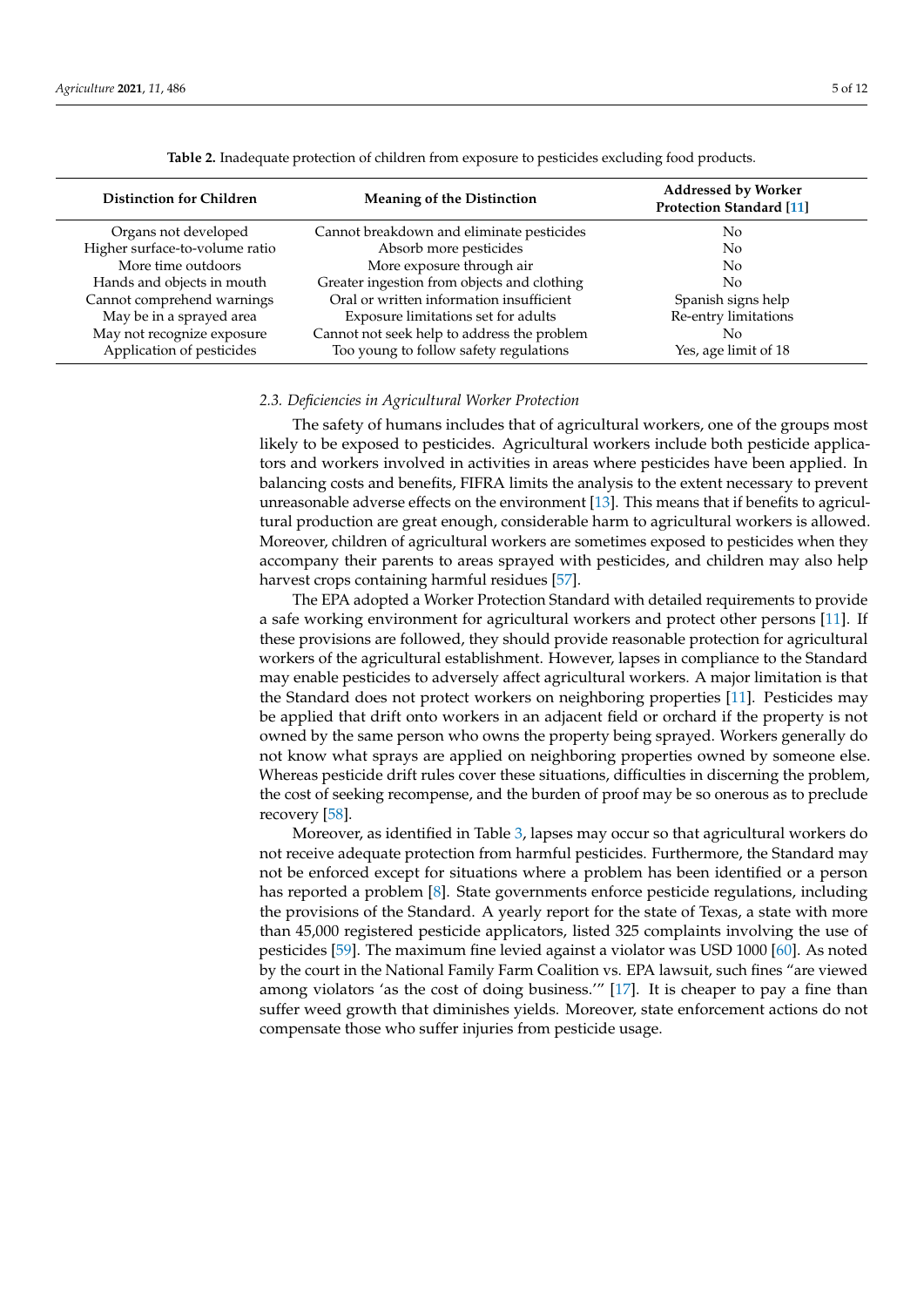| Event                                | <b>Protection Standard [11]</b>      | <b>Possible Problem</b>                                       |
|--------------------------------------|--------------------------------------|---------------------------------------------------------------|
| Greenhouse faulty ventilation        | 40 CFR § 170.110                     | Unhealthy pesticide particulates in the air                   |
| Permitted early re-entry             | 40 CFR § 170.112<br>40 CFR § 170.240 | Inadequate personal protective equipment                      |
| Permitted early re-entry             | 40 CFR § 170.112                     | Worker exceeds the 1 h time limit                             |
| Notice of pesticide application      | 40 CFR § 170.120                     | Not given or not comprehended                                 |
|                                      | 40 CFR § 170.130                     |                                                               |
| Safety training                      | 40 CFR § 170.230                     | Failure to understand or follow procedures                    |
|                                      | 40 CFR § 170.501                     |                                                               |
| Decontamination supplies             | 40 CFR § 170.150                     | Insufficient clean water or single-use towels                 |
| Defective equipment                  | 40 CFR § 170.234                     | Insufficient instruction or damaged equipment                 |
| Emergency assistance                 | 40 CFR § 170.260                     | Nonavailability of timely transport for medical               |
|                                      | 40 CFR § 170.491                     | assistance or for decontamination                             |
| Showering                            | 40 CFR § 170.401                     | Not showering soon enough with soap and water                 |
| Inadequate washing clothes           | 40 CFR § 170.401                     | Not done after single use and separate<br>from other clothing |
| Mixing, loading, and applying sprays | 40 CFR § 170.401                     | Person not sufficiently trained as a handler                  |
| Children in exposure areas           | 40 CFR § 170.401                     | Lack of oversight in keeping children away                    |
| Pregnant women                       | 40 CFR § 170.401                     | No knowledge of pregnancy or needs employment                 |
| Entry restrictions                   | 40 CFR § 170.401                     | Inadequate application exclusion zones to protect people      |
| Personal protective equipment        | 40 CFR § 170.507                     | Failure to provide appropriate protective equipment           |

<span id="page-6-0"></span>**Table 3.** Potential health problems from agricultural worker exposure situations that may result despite the Worker Protection Standard.

> To protect workers from dangers posed by the pesticides in fields, the EPA calibrates a time interval after the end of a pesticide application during which entry into the treated area is restricted [\[11\]](#page-9-10). The protection offered by these intervals are limited. First, there are exceptions to the re-entry rules for short-term activities. Second, migrant workers may not appreciate when the last pesticide application occurred and may be asked to work in areas before the restricted-entry interval expires. Third, the restricted-entry interval is calibrated for an adult so the interval may fail to protect children. Whereas these situations may violate worker protection standards, few enforcement actions address violations as claims will often involve an employer's word against the allegations of a worker [\[8\]](#page-9-7).

> Despite the significant body of literature showing that pesticide use harms people, the EPA adopted regulatory revisions in 2020 that weakened the application exclusion zone requirements intended to protect people from pesticide exposure [\[11\]](#page-9-10). The EPA limited pesticide application exclusion zones to the agricultural establishment, thereby allowing pesticide drift to harm persons on neighboring properties.

# *2.4. Harm Not Prevented by Post-Injury Litigation*

In the past few years, numerous lawsuits involving damages from exposure to Monsanto's Roundup pesticides and three new dicamba products have established tort law as a mechanism to place health and property damages on pesticide manufacturers. Three California juries found that Monsanto should be liable for than USD 130 million in damages related to glyphosate use [\[61–](#page-11-18)[63\]](#page-11-19). More significantly, the juries also awarded substantial punitive damages. All these verdicts are being appealed, and some of the punitive damage awards have been reduced. In 2020, Bayer agreed to settle 125,000 filed and unfiled glyphosate claims for USD 10.1 billion [\[16\]](#page-10-0). Other litigation against manufacturers of dicamba herbicides involves property damage to crops [\[21](#page-10-5)[,41\]](#page-10-25). Bayer also entered a settlement to pay up to USD 400 million for crop losses occurring in the 2015–2020 crop years for injuries resulting from dicamba herbicide applications [\[16\]](#page-10-0).

Lawsuits against pesticide manufacturers may allege several legal claims under which manufacturers may incur liability (Table [4\)](#page-7-0). The allegations include claims that current pesticide marketing information and practices may be insufficient. Whereas agricultural and commercial applicators applying restricted-use pesticides receive training that acknowledges potential dangers associated with applying pesticides, consumer applicators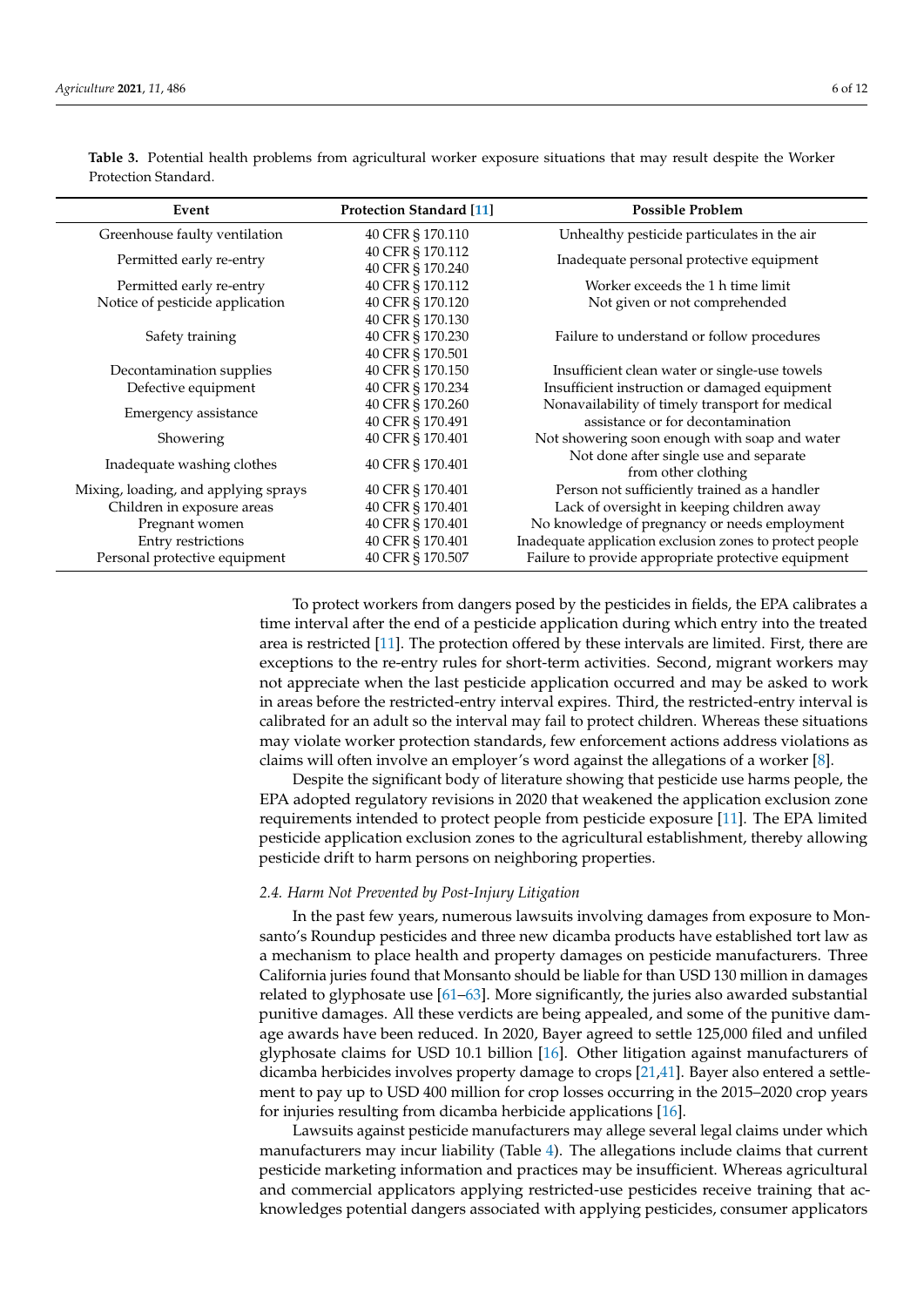of general use pesticides receive no training. In the glyphosate lawsuits against Monsanto, the plaintiffs claimed they did not receive training on how to use Roundup and did not have adequate warnings about the dangers of Roundup. Another claim was that Roundup could have been designed differently to make the product less dangerous. The litigation suggests that the registration provisions for Roundup products ignored significant damages that accompany usage.

**Table 4.** Legal causes of action for damages from pesticide exposure.

<span id="page-7-0"></span>

| <b>Cause of Action</b>                | <b>Basis</b>                                                                                                                                      | Examples |
|---------------------------------------|---------------------------------------------------------------------------------------------------------------------------------------------------|----------|
|                                       |                                                                                                                                                   |          |
| Negligence                            | supply, promotion, packaging, sale, and distribution<br>contributing to injury                                                                    | [37,61]  |
| Inadequate warnings                   | Absence contributed to injury                                                                                                                     | $[37]$   |
| Strict product liability              | Defect made the product unreasonably dangerous for its<br>intended or reasonably foreseeable use                                                  | [64, 65] |
| Strict liability for defective design | Product was not reasonably safe                                                                                                                   | [41,61]  |
| Strict liability for failure to warn  | Absence of warning caused serious injury                                                                                                          | [41, 61] |
| Fraud and misrepresentation           | Prevented plaintiffs from knowing of a danger that<br>contributed to injury                                                                       | [37, 65] |
| Breach of implied warranties          | Product was not fit for intended purposes and uses                                                                                                | 61       |
| Breach of express warranty            | Deviation from a manufacturer's voluntary<br>contractual commitment                                                                               | [64, 66] |
| Consumer protection statutes          | Deceptive and/or unfair acts or practices in connection with<br>a pesticide's design, development, marketing, promotion,<br>and commercialization | [41,66]  |

#### **3. Discussion**

Given litigation and settlements, it may be concluded FIFRA is not offering adequate protection to people being exposed to pesticides [\[16\]](#page-10-0). For some pesticides, major health maladies from pesticide exposure have been identified that were not considered at the time of registration [\[67\]](#page-11-23). The failure of federal law to protect people from dangerous pesticides suggests that changes ought to be considered. An obvious response would be to amend FIFRA, and several ideas are prominent for revising the law so the provisions would more appropriately protect people from damages associated with pesticide use [\[22\]](#page-10-6). However, amending FIFRA may not be possible. Thus, other ideas need to be considered so that state governments can elect to do more to protect their citizens. Under this scenario, it may be expected that many states lack the resources to effectively take action to protect people from harm.

#### *3.1. Acknowledge Children Require More Protection*

FIFRA's cost-benefit analysis does not fully account for the fact that children are more vulnerable to toxins in pesticide products than adults. This issue was recognized by Congress when they enacted the pesticide residue provisions of the Food Quality Protection Act of 1996 [\[68\]](#page-11-24). In setting tolerances for pesticide residues in or on food products, the EPA must find that the tolerance is safe. Safe is defined as a reasonable certainty that no harm will result from aggregate exposure to the pesticide residue in or on food that includes any special risks posed to infants and children [\[53\]](#page-11-10). The costs considered during the registration of a pesticide should include potential harm to children from other avenues of exposure so that pesticide use does not compromise their health.

#### *3.2. Augment Protections for Agricultural Workers*

Regulations under FIFRA include an Agricultural Worker Protection Standard that offers significant protection for agricultural workers. The provisions have reduced pesticide poisonings, but difficulties in adhering to the provisions mean agricultural workers are exposed to toxins that impair their health. The standard assumes that handlers and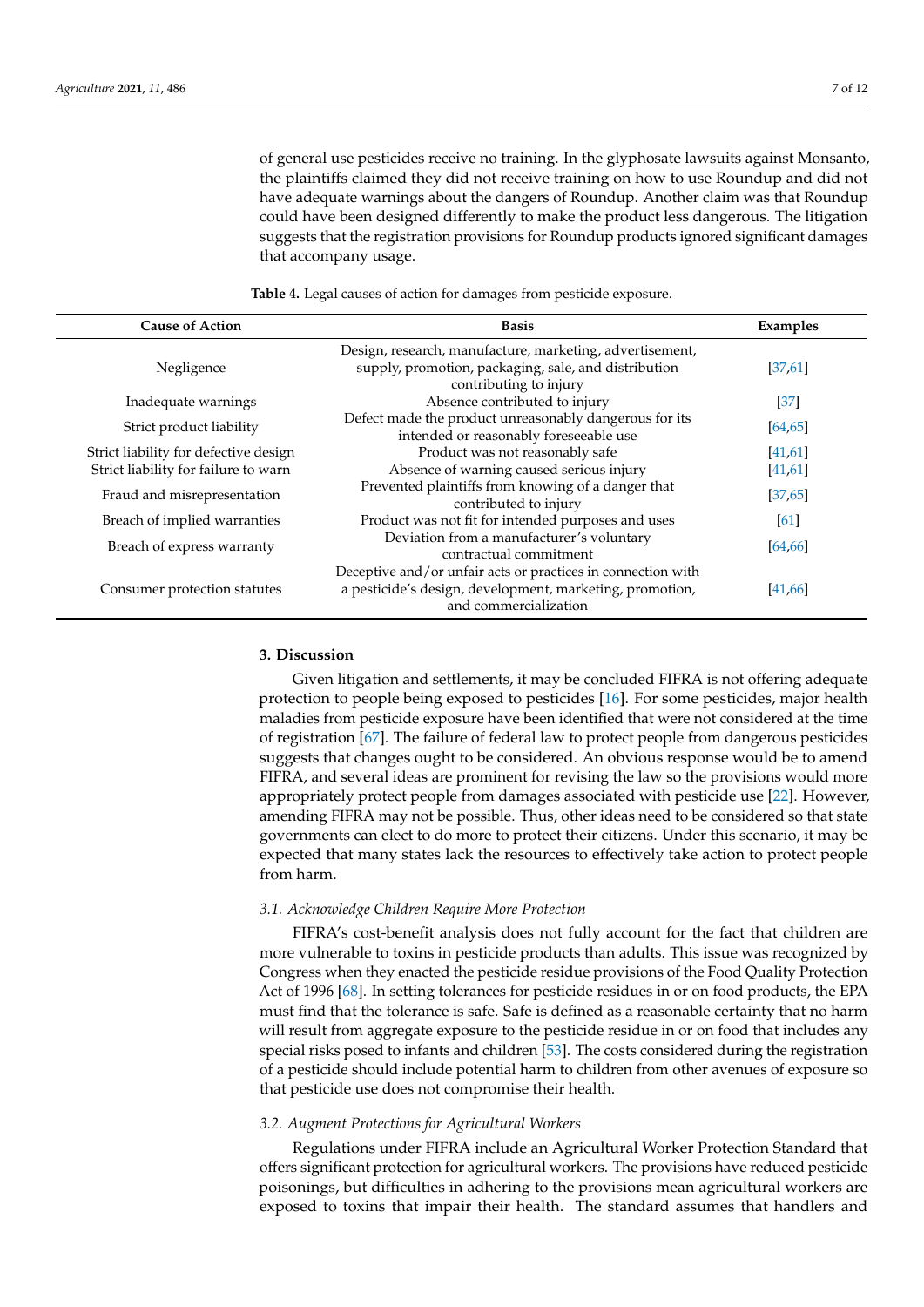agricultural employers can oversee all the situations during which agricultural workers may be exposed to pesticides. However, numerous circumstances make this problematic. Many seasonal vegetable and fruit crops have a short timeframe for harvesting to optimize size, taste, and perishability. To coordinate pest control, workers may be sent into application exclusion zones prior to the expiration of a safe period in violation of the rules. Lowpaid workers need income to provide for their families and pay their bills, and workers with limited ability to comprehend and understand directions in English mean that full compliance with the federal standard does not always occur. Consequently, workers are exposed to pesticides that compromise their health [\[69\]](#page-11-25).

The housing provided to agricultural workers may exacerbate exposure problems. Pesticides may be sprayed on nearby fields and drift into the housing area. The accumulated exposure during harvesting crops and living in housing contaminated by pesticides may mean that exposure of pesticides by agricultural workers exceeds established safety limits. The calculation of health costs for pesticide registration assumes compliance with the Agricultural Worker Protection Standard. Because this does not always occur, a safety factor might be added in FIFRA's regulations to account for situations where employers fail to follow requirements on worker safety. A state legislature might also provide more protection for agricultural workers, although such would increase production costs.

#### *3.3. Recognize the Dangers of Co-Formulants*

Registration under FIFRA generally only considers active ingredients while most uses of pesticides involve mixtures of active ingredients with co-formulants. For example, for its examination of glyphosate in 2016, the EPA only sought to evaluate the active ingredient glyphosate and did not consider the human carcinogenic potential of any formulation [\[70\]](#page-11-26). A common co-formulant used with glyphosate herbicides is polyoxyethylene tallow amine, and research suggests that this co-formulant is more toxic than glyphosate [\[71\]](#page-11-27). Excluding the consideration of co-formulants is an outdated hazard-identification scheme that was adopted a half-century ago [\[72\]](#page-12-0). Because a co-formulant can increase the toxicity of an active ingredient, the registration costs for a new pesticide product may be underestimated. Registration should recognize the danger of the pesticide, not simply the active ingredient. Unless FIFRA's registration provisions are changed, they will continue to underestimate the dangers of pesticide products, sometimes resulting in products being approved that foist more costs on society than are offset by benefits.

#### *3.4. Account for the Effects of All Pesticides and Other Chemicals*

Registration under FIFRA considers exposure by the pesticide and pesticides with a common mechanism of toxicity [\[73\]](#page-12-1). In conducting its cumulative assessments of risks, the EPA can ignore evidence that people using a pesticide will be exposed to other chemicals that can adversely affect their health. This occurs among off-site workers who are exposed to pesticide spray drift from a pesticide application on a neighboring property. FIFRA is supposed to only allow pesticides that are safe and prevent unreasonable adverse effects on the environment [\[13\]](#page-9-12). However, by ignoring the exposure effects of other pesticides, registrations can be approved even though there is knowledge that not all the expected costs are considered. FIFRA's registration provisions understate costs and ignore likely health damages. Because FIFRA's cost-benefit analysis ignores costs of exposure to multiple chemicals, it does not protect people as intended.

Problems involving adverse effects from the use of pesticides under FIFRA may be contrasted to the European Union's (EU's) regulatory framework. The EU mandates that precautionary measures should be employed when inconclusive, insufficient, or incomplete scientific evidence of uncertain risks means the public or environment might not be adequately protected [\[74\]](#page-12-2). Employing the EU's precautionary principle, the European Commission adopted Regulation (EU) No 485/2013 of 24 May 2013 restricting uses of neonicotinoid products [\[75\]](#page-12-3). In 2021, the Court of Justice of the European Communities dismissed an appeal by Bayer Crop Science contesting the application of the precautionary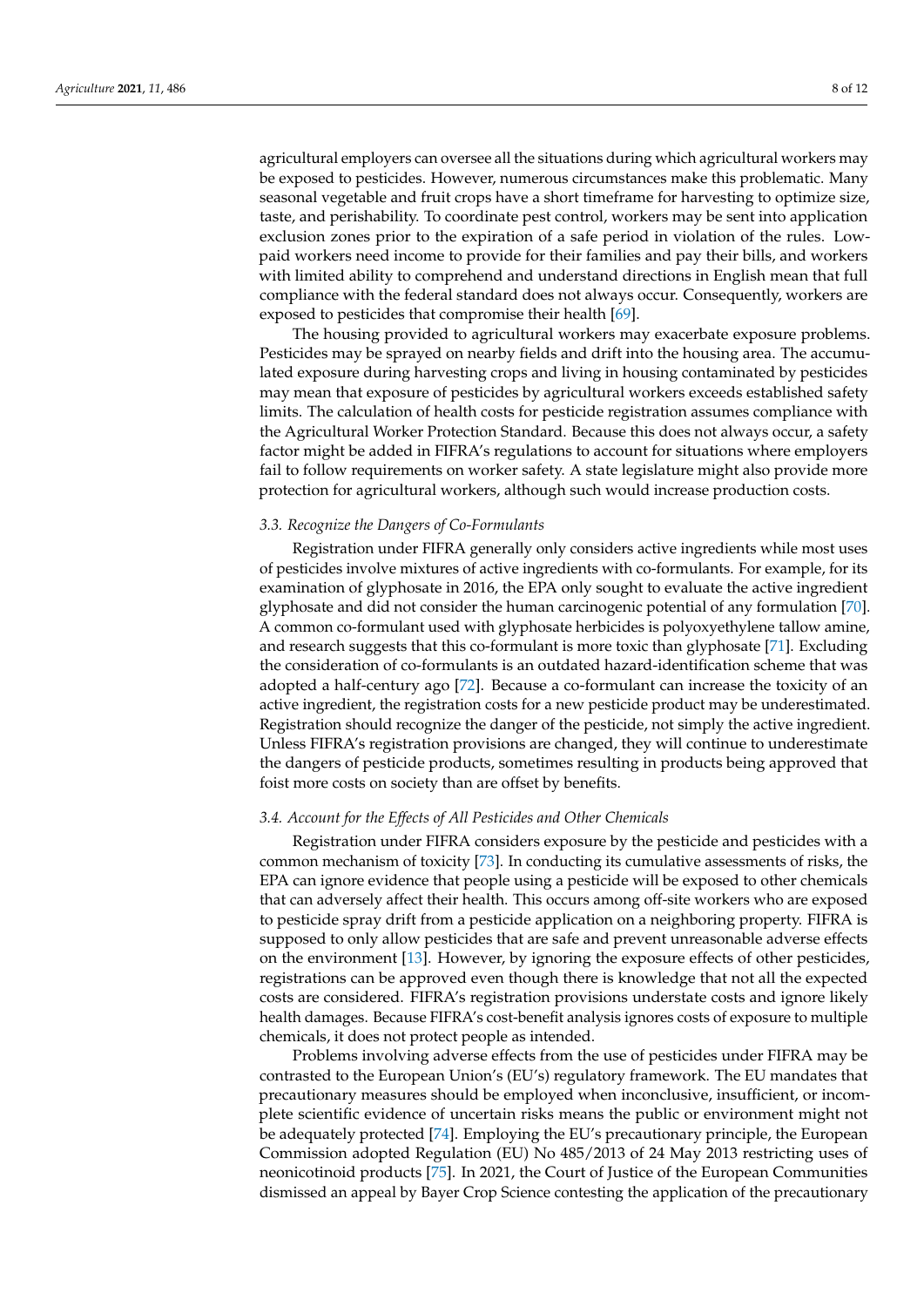principle to three neonicotinoid products on seeds [\[76\]](#page-12-4). The court found that the precautionary principle justified the adoption of a prohibition of selling seeds treated with the products. Instilling greater precaution in the registration of pesticides under FIFRA seems warranted as the cost-benefit analysis allows considerable harm to people and the environment.

### **4. Conclusions**

Pesticide law in the United States is governed by provisions that fail to account for significant health damages. Registrants of pesticides control the information considered in the registration process and may fail to consider unexpected health costs, neglect unknown human health concerns, provide inadequate protection for children, and insufficiently protect agricultural workers. Registration declines to recognize the dangers of all coformulants, fails to account for exposure to other chemicals that produces a common and adverse outcome on target organs, and omits adequate consideration of damages from persons misusing pesticides. The deficiencies of pesticide law led injured persons to resort to costly litigation for damages already suffered. This only compensates a few of the people who have been injured. From an economic perspective, it would be better to prevent damages from occurring rather than reacting to subsequent harm that materializes. Rather than waiting for people to be harmed and seek compensation for damages, pesticide law might be revised to require more mitigation measures for pesticides being registered that would reduce damages. Superior options exist for facilitating the use of new pesticides while protecting human health.

**Funding:** This research received no external funding.

**Conflicts of Interest:** The author declares no conflict of interest.

# **References**

- <span id="page-9-0"></span>1. U.S. EPA. Pesticides Industry Sales and Usage: 2008–2012: Market Estimates. Biological and Economic Analysis Division, Office of Pesticide Programs, Office of Chemical Safety and Pollution Prevention. 2017. Available online: [https://www.epa.gov/sites/](https://www.epa.gov/sites/production/files/2017-01/documents/pesticides-industry-sales-usage-2016_0.pdf) [production/files/2017-01/documents/pesticides-industry-sales-usage-2016\\_0.pdf](https://www.epa.gov/sites/production/files/2017-01/documents/pesticides-industry-sales-usage-2016_0.pdf) (accessed on 6 May 2021).
- <span id="page-9-1"></span>2. Gianessi, L.; Reigner, N.P. The value of herbicides in U.S. crop production. *Weed Technol.* **2007**, *21*, 559–566. [\[CrossRef\]](http://doi.org/10.1614/WT-06-130.1)
- <span id="page-9-2"></span>3. National Research Council. *The Future Role of Pesticides in US Agriculture*; The National Academies Press: Washington, DC, USA, 2000.
- <span id="page-9-3"></span>4. Popp, J.; Petõ, K.; Nagy, J. Pesticide productivity and food security: A review. *Agron. Sustain. Dev.* **2013**, *33*, 243–255. [\[CrossRef\]](http://doi.org/10.1007/s13593-012-0105-x)
- <span id="page-9-4"></span>5. Rose, R.I. Pesticides and public health: Integrated methods of mosquito management. *Emerg. Infect. Dis.* **2001**, *7*, 17–23. [\[CrossRef\]](http://doi.org/10.3201/eid0701.010103) [\[PubMed\]](http://www.ncbi.nlm.nih.gov/pubmed/11266290)
- <span id="page-9-5"></span>6. World Health Organization. *World Malaria Report 2015*; World Health Organization: Geneva, Switzerland, 2015; Available online: <https://www.who.int/malaria/publications/worldmalariareport2015/report/en/> (accessed on 6 May 2021).
- <span id="page-9-6"></span>7. Sabarwal, A.; Kumar, K.; Singh, R.P. Hazardous effects of chemical pesticides on human health: Cancer and other associated disorders. *Environ. Toxicol. Pharmacol.* **2018**, *63*, 103–114. [\[CrossRef\]](http://doi.org/10.1016/j.etap.2018.08.018) [\[PubMed\]](http://www.ncbi.nlm.nih.gov/pubmed/30199797)
- <span id="page-9-7"></span>8. Bohme, S.R. EPA's proposed Worker Protection Standard and the burdens of the past. *Int. J. Occup. Environ. Health* **2015**, *21*, 161–165. [\[CrossRef\]](http://doi.org/10.1179/2049396714Y.0000000099)
- <span id="page-9-8"></span>9. Rosenheim, J.A.; Cass, B.N.; Kahl, H.; Steinmann, K.P. Variation in pesticide use across crops in California agriculture: Economic and ecological drivers. *Sci. Total Environ.* **2020**, *733*, 138683. [\[CrossRef\]](http://doi.org/10.1016/j.scitotenv.2020.138683)
- <span id="page-9-9"></span>10. Attina, T.M.; Hauser, R.; Sathyanarayana, S.; Hunt, P.A.; Bourguignon, J.-P.; Myers, J.P.; Trasande, L. Exposure to endocrine-disrupting chemicals in the USA: A population-based disease burden and cost analysis. *Lancet Diabetes Endocrinol.* **2016**, *4*, 996–1003. [\[CrossRef\]](http://doi.org/10.1016/S2213-8587(16)30275-3)
- <span id="page-9-10"></span>11. U.S. Code of Federal Regulations. Title 40, Parts 152 & 170. 2020. Available online: [https://www.ecfr.gov/cgi-bin/ECFR?page=](https://www.ecfr.gov/cgi-bin/ECFR?page=browse) [browse](https://www.ecfr.gov/cgi-bin/ECFR?page=browse) (accessed on 23 May 2021).
- <span id="page-9-11"></span>12. U.S. EPA. Overview of Risk Assessment in the Pesticide Program. 2020. Available online: [https://www.epa.gov/pesticide](https://www.epa.gov/pesticide-science-and-assessing-pesticide-risks/overview-risk-assessment-pesticide-program)[science-and-assessing-pesticide-risks/overview-risk-assessment-pesticide-program](https://www.epa.gov/pesticide-science-and-assessing-pesticide-risks/overview-risk-assessment-pesticide-program) (accessed on 6 May 2021).
- <span id="page-9-12"></span>13. U.S. Code. Title 7, Sections 136-136y. 2018. Available online: [https://uscode.house.gov/browse.xhtml;jsessionid=E50BA16BF0F6](https://uscode.house.gov/browse.xhtml;jsessionid=E50BA16BF0F64737BADB6137F854DC1E) [4737BADB6137F854DC1E](https://uscode.house.gov/browse.xhtml;jsessionid=E50BA16BF0F64737BADB6137F854DC1E) (accessed on 23 May 2021).
- <span id="page-9-13"></span>14. U.S. EPA. Memorandum Supporting Decision to Approve Registration for the Uses of Dicamba on Dicamba Tolerant Cotton and Soybean. 27 October 2020. Available online: [https://www.epa.gov/sites/production/files/2020-10/documents/dicamba](https://www.epa.gov/sites/production/files/2020-10/documents/dicamba-decision_10-27-2020.pdf)[decision\\_10-27-2020.pdf](https://www.epa.gov/sites/production/files/2020-10/documents/dicamba-decision_10-27-2020.pdf) (accessed on 17 May 2021).
- <span id="page-9-14"></span>15. Illinois Fertilizer & Chemical Association. 8 August 2018. Available online: [https://ifca.com/media/web/1533822692\\_IFCA%20](https://ifca.com/media/web/1533822692_IFCA%20Dicamba%20Survey%20Results%202018.pdf) [Dicamba%20Survey%20Results%202018.pdf](https://ifca.com/media/web/1533822692_IFCA%20Dicamba%20Survey%20Results%202018.pdf) (accessed on 17 May 2021).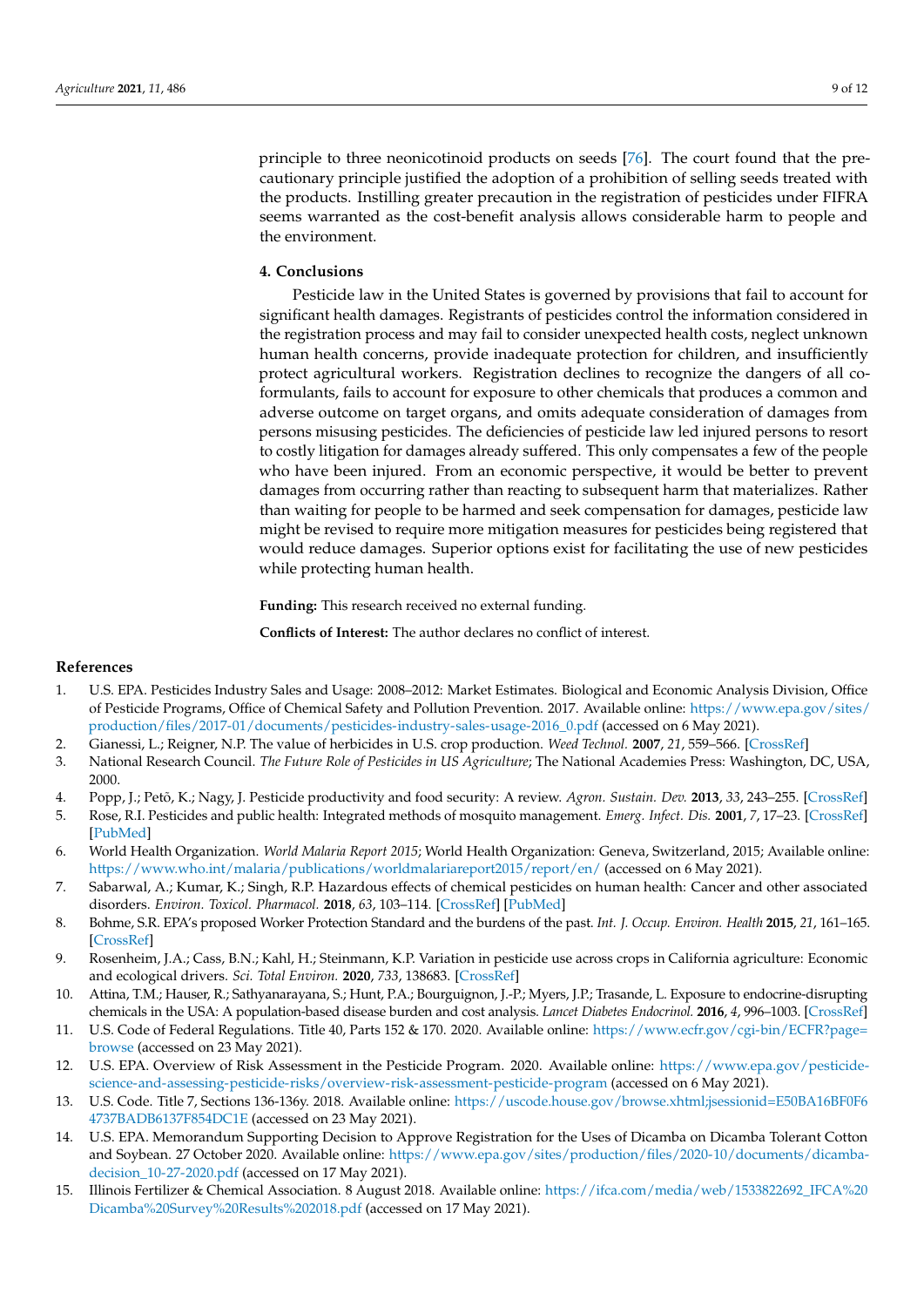- <span id="page-10-0"></span>16. Bayer. Bayer Reaches a Series of Agreements. 24 June 2020. Available online: [https://www.bayer.com/en/bayer-reaches-a](https://www.bayer.com/en/bayer-reaches-a-series-of-agreements.aspx)[series-of-agreements.aspx](https://www.bayer.com/en/bayer-reaches-a-series-of-agreements.aspx) (accessed on 6 May 2021).
- <span id="page-10-1"></span>17. National Family Farm Coalition vs. EPA. Case No. 19-70115, Ninth Circuit Court of Appeals. 2020. Available online: [https:](https://cdn.ca9.uscourts.gov/datastore/opinions/2020/06/03/19-70115.pdf) [//cdn.ca9.uscourts.gov/datastore/opinions/2020/06/03/19-70115.pdf](https://cdn.ca9.uscourts.gov/datastore/opinions/2020/06/03/19-70115.pdf) (accessed on 23 May 2021).
- <span id="page-10-2"></span>18. Donley, N. The USA lags behind other agricultural nations in banning harmful pesticides. *Environ. Health* **2019**, *18*, 44. [\[CrossRef\]](http://doi.org/10.1186/s12940-019-0488-0)
- <span id="page-10-3"></span>19. Backstrom, T.D.; Garson, K.N. European Union to ban chlorpyrifos after 31 January 2020. *Natl. Law Rev.* **2021**, *XI*, 137.
- <span id="page-10-4"></span>20. Centner, T.J. Pesticide registration fails to protect human health: Damages from exposure to glyphosate-based herbicides. *J. Environ. Law Litig.* **2020**, *38*, 101–159.
- <span id="page-10-5"></span>21. Bader Farms, Inc. vs. Monsanto Co., MDL No. 1:18md2820-SNLJ, Case No. 1:16cv299-SNLJ, U.S. District Court, Eastern District Missoui. 25 November 2020. Available online: <https://casetext.com/case/bader-farms-inc-v-monsanto-co-18> (accessed on 23 May 2021).
- <span id="page-10-6"></span>22. U.S. House of Representatives. Neguse, Udall Introduce Landmark Pesticide Reform to Protect Children, Farmworkers and Consumers from Toxic Pesticides. 4 August 2020. Available online: [https://neguse.house.gov/media/press-releases/neguse](https://neguse.house.gov/media/press-releases/neguse-udall-introduce-landmark-pesticide-reform-to-protect-children-farmworkers-and-consumers-from-toxic-pesticides)[udall-introduce-landmark-pesticide-reform-to-protect-children-farmworkers-and-consumers-from-toxic-pesticides](https://neguse.house.gov/media/press-releases/neguse-udall-introduce-landmark-pesticide-reform-to-protect-children-farmworkers-and-consumers-from-toxic-pesticides) (accessed on 6 May 2021).
- <span id="page-10-7"></span>23. Vainio, H. Public health and evidence informed policy making: The case of a commonly used herbicide. *Scand. J. Work Environ. Health* **2020**, *46*, 105–109. [\[CrossRef\]](http://doi.org/10.5271/sjweh.3851) [\[PubMed\]](http://www.ncbi.nlm.nih.gov/pubmed/31486846)
- <span id="page-10-8"></span>24. Madia, F.; Worth, A.; Whelan, M.; Corvi, R. Carcinogenicity assessment: Addressing the challenges of cancer and chemicals in the environment. *Environ. Int.* **2019**, *128*, 417–429. [\[CrossRef\]](http://doi.org/10.1016/j.envint.2019.04.067) [\[PubMed\]](http://www.ncbi.nlm.nih.gov/pubmed/31078876)
- <span id="page-10-9"></span>25. U.S. Code. Title 21, Section 346a(a)(1). 2018. Available online: [https://uscode.house.gov/browse.xhtml;jsessionid=E50BA16BF0](https://uscode.house.gov/browse.xhtml;jsessionid=E50BA16BF0F64737BADB6137F854DC1E) [F64737BADB6137F854DC1E](https://uscode.house.gov/browse.xhtml;jsessionid=E50BA16BF0F64737BADB6137F854DC1E) (accessed on 23 May 2021).
- <span id="page-10-10"></span>26. Center for Biological Diversity vs. EPA. 847 F.3d 1075, Ninth Circuit Court of Appeals. 2017. Available online: [https://casetext.](https://casetext.com/case/ctr-for-biological-diversity-v-us-envtl-prot-agency-7) [com/case/ctr-for-biological-diversity-v-us-envtl-prot-agency-7](https://casetext.com/case/ctr-for-biological-diversity-v-us-envtl-prot-agency-7) (accessed on 23 May 2021).
- <span id="page-10-11"></span>27. U.S. EPA. Final Decisions for the Remaining Uses of Azinphos-Methyl. Office of Prevention, Pesticides, & Toxic Substances. 2006. Available online: [https://archive.epa.gov/pesticides/reregistration/web/pdf/azm\\_remaining\\_uses.pdf](https://archive.epa.gov/pesticides/reregistration/web/pdf/azm_remaining_uses.pdf) (accessed on 23 May 2021).
- <span id="page-10-12"></span>28. Prado, J.B.; Mulay, P.R.; Kasner, E.J.; Bojes, H.K.; Calvert, G.M. Acute pesticide-related illness among farmworkers: Barriers to reporting to public health authorities. *J. Agromed.* **2017**, *22*, 395–405.
- <span id="page-10-13"></span>29. Coalova, I.; Rios de Molina, M.C.; Chaufan, G. Influence of the spray adjuvant on the toxicity effects of a glyphosate formulation. *Toxicol. In Vitro* **2014**, *28*, 1306–1311. [\[CrossRef\]](http://doi.org/10.1016/j.tiv.2014.06.014)
- <span id="page-10-14"></span>30. Nagy, K.; Duca, R.C.; Lovas, S.; Creta, M.; Scheepers, T.J.; Godderis, L.; Ádám, B. Systematic review of comparative studies assessing the toxicity of pesticide active ingredients and their product formulations. *Environ. Res.* **2020**, *181*, 108926. [\[CrossRef\]](http://doi.org/10.1016/j.envres.2019.108926) [\[PubMed\]](http://www.ncbi.nlm.nih.gov/pubmed/31791711)
- <span id="page-10-15"></span>31. Knudsen, S.H. Regulating cumulative risk. *Minn. Law Rev.* **2017**, *101*, 2313–2396.
- <span id="page-10-16"></span>32. Centner, T.J. Creating a compensation program for injuries from dicamba spray drift and volatilization. *Appl. Econ. Perspect. Policy* **2021**, *2021*, 1–15. Available online: <https://onlinelibrary.wiley.com/doi/abs/10.1002/aepp.13167> (accessed on 23 May 2021).
- <span id="page-10-17"></span>33. League of United Latin American Citizens vs. Wheeler. 899 F.3d 814, Ninth Circuit Court of Appeals. 2018. Available online: <https://casetext.com/case/league-of-united-latin-am-citizens-v-wheeler> (accessed on 23 May 2021).
- <span id="page-10-18"></span>34. Pesticide Action Network North America. A Generation in Jeopardy: How Pesticides Are Undermining Our Children's Health and Intelligence. Oakland, Cal. 2012. Available online: <https://www.panna.org/sites/default/files/KidsHealthReportOct2012.pdf> (accessed on 6 May 2021).
- <span id="page-10-19"></span>35. Jennings, A.A.; Li, Z. Scope of the worldwide effort to regulate pesticide contamination in surface soils. *J. Environ. Manag.* **2014**, *146*, 420–443. [\[CrossRef\]](http://doi.org/10.1016/j.jenvman.2014.07.020)
- <span id="page-10-20"></span>36. Shiak, A.S.; Shiak, A.P.; Jamil, K.; Alsaeed, A.H. Evaluation of cytotoxicity and genotoxicity of pesticide mixtures on lymphocytes. *Toxicol. Mech. Methods* **2016**, *26*, 588–594.
- <span id="page-10-21"></span>37. Pilliod vs. Monsanto Company. *Case No. RG17862702, JCCP No. 4953, Reporter's Transcript of Proceedings on 11 April, at 3171, California Superior Court, Alameda County*; Monsanto Company: Washington, DC, USA, 2019, Available online: [https://usrtk.org/wp-content/](https://usrtk.org/wp-content/uploads/bsk-pdf-manager/2019/04/Trial-Transcript-Pilliod-April-11-2019.pdf) [uploads/bsk-pdf-manager/2019/04/Trial-Transcript-Pilliod-April-11-2019.pdf](https://usrtk.org/wp-content/uploads/bsk-pdf-manager/2019/04/Trial-Transcript-Pilliod-April-11-2019.pdf) (accessed on 23 May 2021).
- <span id="page-10-22"></span>38. Knudsen, S.H. The flip side of Michigan v. EPA: Are cumulative impacts centrally relevant? *Utah Law Rev.* **2018**, *2018*, 1–47.
- <span id="page-10-23"></span>39. Atreya, K.; Sitaula, B.K.; Johnsen, F.H.; Bajracharya, R.M. Continuing issues in the limitations of pesticide use in developing countries. *J. Agric. Environ. Ethics* **2011**, *24*, 49B62. [\[CrossRef\]](http://doi.org/10.1007/s10806-010-9243-9)
- <span id="page-10-24"></span>40. Pilliod vs. Monsanto Company. *Case No. RG17862702, JCCP No. 4953, Reporter's Transcript of Proceedings on 18 April, at 3705, California Superior Court, Alameda County*; Monsanto Company: Washington, DC, USA, 2019, Available online: [https:](https://usrtk.org/wp-content/uploads/bsk-pdf-manager/2019/04/Trial-Transcript-Pilliod-testimony-april-18-2019.pdf) [//usrtk.org/wp-content/uploads/bsk-pdf-manager/2019/04/Trial-Transcript-Pilliod-testimony-april-18-2019.pdf](https://usrtk.org/wp-content/uploads/bsk-pdf-manager/2019/04/Trial-Transcript-Pilliod-testimony-april-18-2019.pdf) (accessed on 23 May 2021).
- <span id="page-10-25"></span>41. In re: Dicamba Herbicides Litigation. MDL No. 2820, 359 F. Supp.3d 711, U.S. District Court, Eastern District, Missouri. 2019. Available online: <https://casetext.com/case/in-re-dicamba-herbicides-litig-7> (accessed on 23 May 2021).
- <span id="page-10-26"></span>42. Gore, A.C.; Chappell, V.A.; Fenton, S.E.; Flaws, J.A.; Nadal, A.; Prins, G.S.; Zoeller, R.T. Executive summary to EDC-2: The endocrine Society's second scientific statement on endocrine disrupting chemicals. *Endocr. Rev.* **2015**, *36*, 593–602. [\[CrossRef\]](http://doi.org/10.1210/er.2015-1093) [\[PubMed\]](http://www.ncbi.nlm.nih.gov/pubmed/26414233)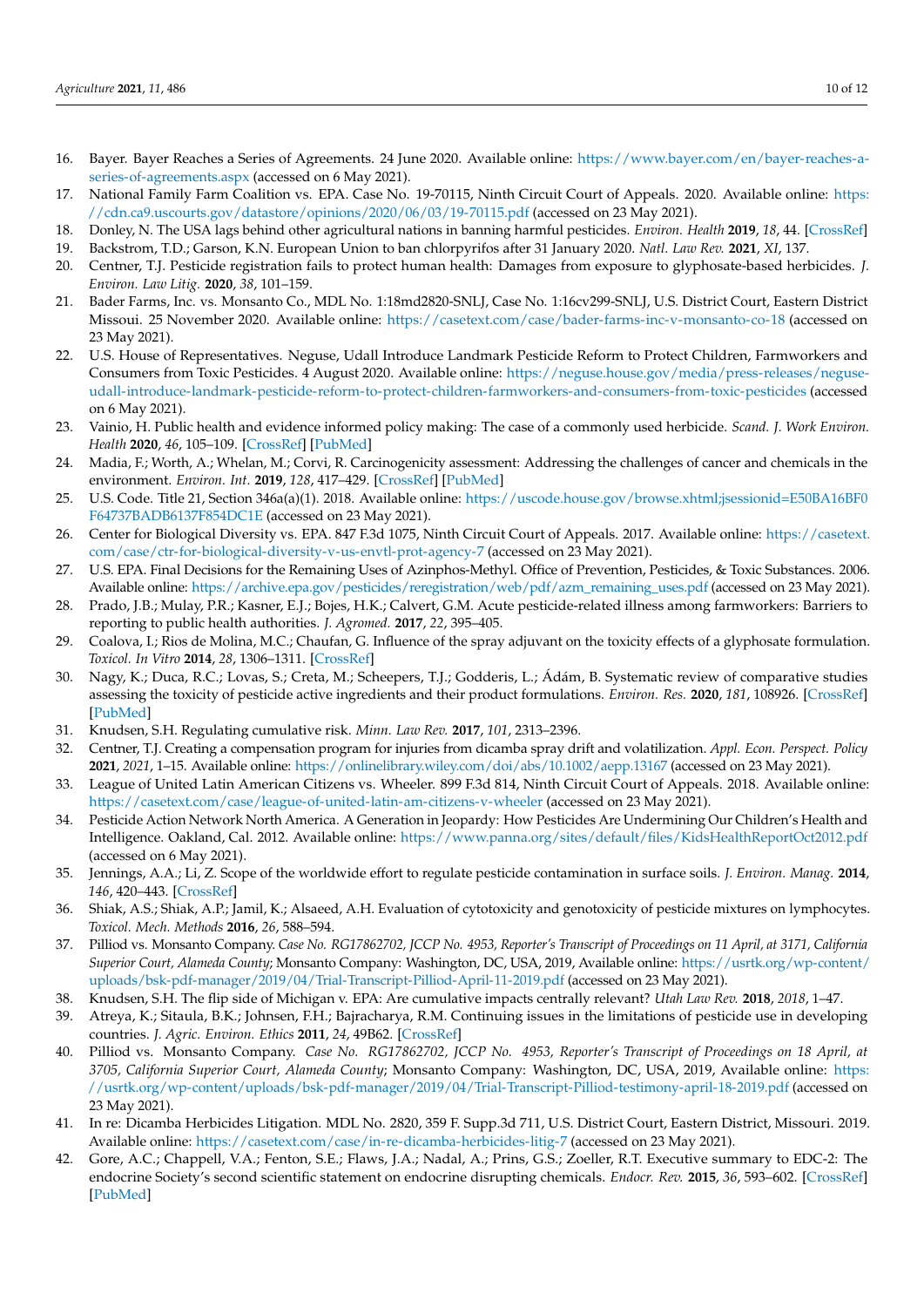- <span id="page-11-0"></span>43. Sifakis, S.; Androutsopoulos, V.P.; Tsatsakis, A.M.; Spandidos, D.A. Human exposure to endocrine disrupting chemicals: Effects on the male and female reproductive systems. *Environ. Toxicol. Pharmacol.* **2017**, *51*, 56–70. [\[CrossRef\]](http://doi.org/10.1016/j.etap.2017.02.024) [\[PubMed\]](http://www.ncbi.nlm.nih.gov/pubmed/28292651)
- <span id="page-11-1"></span>44. Grandjean, P.; Bellanger, M. Calculation of the disease burden associated with environmental chemical exposures: Application of toxicological information in health economic estimation. *Environ. Health* **2017**, *16*, 123. [\[CrossRef\]](http://doi.org/10.1186/s12940-017-0340-3) [\[PubMed\]](http://www.ncbi.nlm.nih.gov/pubmed/29202828)
- <span id="page-11-2"></span>45. Trasande, L. When enough data are not enough to enact policy: The failure to ban chlorpyrifos. *PLoS Biol.* **2017**, *15*, 1–6. [\[CrossRef\]](http://doi.org/10.1371/journal.pbio.2003671)
- <span id="page-11-4"></span><span id="page-11-3"></span>46. He, B.; Ni, Y.; Jin, Y.; Fu, Z. Pesticide-induced energy metabolic disorders. *Sci. Total Environ.* **2020**, *729*, 139033. [\[CrossRef\]](http://doi.org/10.1016/j.scitotenv.2020.139033) 47. Whyatt, R.M.; Camann, D.; Perera, F.P.; Rauh, V.A.; Tang, D.; Kinney, P.L.; Barr, D.B. Biomarkers in assessing residential insecticide
- exposures during pregnancy and effects on fetal growth. *Toxicol. Appl. Pharmacol.* **2005**, *206*, 246–254. [\[CrossRef\]](http://doi.org/10.1016/j.taap.2004.11.027)
- <span id="page-11-5"></span>48. U.S. EPA. Chlorpyrifos: Updated Drinking Water Assessment for Registration Review. 2014. Available online: [https://www.](https://www.regulations.gov/document/EPA-HQ-OPP-2008-0850-0198) [regulations.gov/document/EPA-HQ-OPP-2008-0850-0198](https://www.regulations.gov/document/EPA-HQ-OPP-2008-0850-0198) (accessed on 6 May 2021).
- <span id="page-11-6"></span>49. Langley, R.L.; Mort, S.A. Human exposures to pesticides in the United States. *J. Agromed.* **2012**, *17*, 300–315. [\[CrossRef\]](http://doi.org/10.1080/1059924X.2012.688467)
- <span id="page-11-7"></span>50. Calvert, G.M.; Beckman, J.; Prado, J.B.; Bojes, H.; Schwartz, A.; Mulay, P.; Moraga-McHaley, S. Acute occupational pesticide related illness and injury—United States 2007–2011. *Morb. Mortal. Wkly. Rep.* **2016**, *63*, 11–16. [\[CrossRef\]](http://doi.org/10.15585/mmwr.mm6355a3)
- <span id="page-11-8"></span>51. Panuwet, P.; Siriwong, W.; Prapamontol, T.; Ryan, P.B.; Fiedler, N.; Robson, M.G.; Barr, D.B. Agricultural pesticide management in Thailand: Status and population health risk. *Environ. Sci. Policy* **2012**, *17*, 72–81. [\[CrossRef\]](http://doi.org/10.1016/j.envsci.2011.12.005)
- <span id="page-11-9"></span>52. Terwindt, C.; Morrison, S.G.; Schliemann, C. Health rights impacts by agrochemical business: Legally challenging the "myth of safe use". *Utrecht J. Int. Eur. Law* **2018**, *34*, 130–145. [\[CrossRef\]](http://doi.org/10.5334/ujiel.460)
- <span id="page-11-10"></span>53. U.S. Code. Title 21, Section 346a(b). 2018. Available online: [https://uscode.house.gov/browse.xhtml;jsessionid=E50BA16BF0F6](https://uscode.house.gov/browse.xhtml;jsessionid=E50BA16BF0F64737BADB6137F854DC1E) [4737BADB6137F854DC1E](https://uscode.house.gov/browse.xhtml;jsessionid=E50BA16BF0F64737BADB6137F854DC1E) (accessed on 23 May 2021).
- <span id="page-11-11"></span>54. Li, Z. Introducing relative potency quotient approach associated with probabilistic cumulative risk assessment to derive soil standards for pesticide mixtures. *Environ. Pollut.* **2018**, *242*, 198–208. [\[CrossRef\]](http://doi.org/10.1016/j.envpol.2018.06.076) [\[PubMed\]](http://www.ncbi.nlm.nih.gov/pubmed/29980038)
- <span id="page-11-12"></span>55. Suk, W.A.; Ahanchian, H.; Asante, K.A.; Carpenter, D.O.; Diaz Barriga, F.; Ha, E.-H.; Landrigan, P.J. Environmental pollution: An underrecognized threat to children's health, especially in low- and middle-income countries. *Environ. Health Perspect.* **2016**, *124*, A41–A45. [\[CrossRef\]](http://doi.org/10.1289/ehp.1510517) [\[PubMed\]](http://www.ncbi.nlm.nih.gov/pubmed/26930243)
- <span id="page-11-13"></span>56. California Code of Regulations. Title 3, Section 6860, Toxic Air Contaminants List. 2021. Available online: [https://www.cdpr.ca.](https://www.cdpr.ca.gov/docs/legbills/calcode/040201.htm#a6860) [gov/docs/legbills/calcode/040201.htm#a6860](https://www.cdpr.ca.gov/docs/legbills/calcode/040201.htm#a6860) (accessed on 17 May 2021).
- <span id="page-11-14"></span>57. Li, D. Toxic spring: The capriciousness of cost benefit analysis under FIFRA's pesticide registration process and its effect on agricultural workers. *Calif. Law Rev.* **2015**, *103*, 1405–1447.
- <span id="page-11-15"></span>58. Centner, T.J. Damages from pesticide spray drift under trespass law. *Ecol. Law Curr.* **2014**, *41*, 1–16.
- <span id="page-11-16"></span>59. Texas Department of Agriculture. Ag Pesticide Applicators Currently Licensed. 2020. Available online: [https://www.](https://www.texasagriculture.gov/ReportsPublications.aspx) [texasagriculture.gov/ReportsPublications.aspx](https://www.texasagriculture.gov/ReportsPublications.aspx) (accessed on 6 May 2021).
- <span id="page-11-17"></span>60. Texas Department of Agriculture. Structural Pest Control Enforcement Report. 2020. Available online: [https://www.](https://www.texasagriculture.gov/ReportsPublications.aspx) [texasagriculture.gov/ReportsPublications.aspx](https://www.texasagriculture.gov/ReportsPublications.aspx) (accessed on 6 May 2021).
- <span id="page-11-18"></span>61. Hardeman vs. Monsanto Company. Case No. 16-cv-00525-VC, Verdict Form, U.S. District Court, Northern District California. 2019. Available online: [https://usrtk.org/wp-content/uploads/bsk-pdf-manager/2019/03/Hardeman-Jury-Verdict-Form-](https://usrtk.org/wp-content/uploads/bsk-pdf-manager/2019/03/Hardeman-Jury-Verdict-Form-Damages.pdf)[Damages.pdf](https://usrtk.org/wp-content/uploads/bsk-pdf-manager/2019/03/Hardeman-Jury-Verdict-Form-Damages.pdf) (accessed on 23 May 2021).
- 62. Johnson vs. Monsanto Company. Case No. CGC-16-550128 Verdict Form, California Superior Court, San Francisco County. 2018. Available online: [https://www.baumhedlundlaw.com/documents/pdf/monsanto-documents/johnson-trial/johnson](https://www.baumhedlundlaw.com/documents/pdf/monsanto-documents/johnson-trial/johnson-vs-monsanto-verdict-form.pdf)[vs-monsanto-verdict-form.pdf](https://www.baumhedlundlaw.com/documents/pdf/monsanto-documents/johnson-trial/johnson-vs-monsanto-verdict-form.pdf) (accessed on 23 May 2021).
- <span id="page-11-19"></span>63. Pilliod vs. Monsanto Company. *Case No. RG17862702, JCCP No. 4953, Reporter's Transcript of Proceedings on 13 May, at 5745-5751, California Superior Court, Alameda County*; Monsanto Company: Washington, DC, USA, 2019, Available online: [https://usrtk.org/wp](https://usrtk.org/wp-content/uploads/bsk-pdf-manager/2019/05/Trial-Transcript-Pilliod-Verdict.pdf)[content/uploads/bsk-pdf-manager/2019/05/Trial-Transcript-Pilliod-Verdict.pdf](https://usrtk.org/wp-content/uploads/bsk-pdf-manager/2019/05/Trial-Transcript-Pilliod-Verdict.pdf) (accessed on 23 May 2021).
- <span id="page-11-20"></span>64. *Ansagay* vs. *Dow Agrosciences LLC.* 153 F. Supp.3d 1270, U.S. District Court, District Hawaii. 2015. Available online: [https:](https://casetext.com/case/ansagay-v-dow-agrosciences-llc-3) [//casetext.com/case/ansagay-v-dow-agrosciences-llc-3](https://casetext.com/case/ansagay-v-dow-agrosciences-llc-3) (accessed on 23 May 2021).
- <span id="page-11-21"></span>65. *Indian Brand Farms, Inc.* vs. *Novartis Crop Protection, Inc.* 617 F.3d 207, Third Circuit Court of Appeals. 2010. Available online: <https://casetext.com/case/indian-brand-farms-v-novartis-crop-protection> (accessed on 23 May 2021).
- <span id="page-11-22"></span>66. *Bourbia* vs. *S.C. Johnson & Son, Inc.* 375 F. Supp.3d 454, U.S. District Court, Southern District, New York. 2019. Available online: <https://casetext.com/case/bourbia-v-sc-johnson-son-inc> (accessed on 23 May 2021).
- <span id="page-11-23"></span>67. U.S. EPA. Chlorpyrifos; Cancellation Order. *Fed. Regist.* **2000**, *65*, 76233–76240.
- <span id="page-11-24"></span>68. U.S. Public Law. P.L. 104-170. Food Quality Protection Act of 1996. 1996. Available online: [https://www.congress.gov/104/](https://www.congress.gov/104/plaws/publ170/PLAW-104publ170.pdf) [plaws/publ170/PLAW-104publ170.pdf](https://www.congress.gov/104/plaws/publ170/PLAW-104publ170.pdf) (accessed on 23 May 2021).
- <span id="page-11-25"></span>69. Condon, C. Huge Fine for Pesticide Worker Safety Violations. *EHS Daily Advisor*, 18 January 2017. Available online: [https:](https://ehsdailyadvisor.blr.com/2017/01/huge-fine-pesticide-worker-safety-violations/) [//ehsdailyadvisor.blr.com/2017/01/huge-fine-pesticide-worker-safety-violations/](https://ehsdailyadvisor.blr.com/2017/01/huge-fine-pesticide-worker-safety-violations/) (accessed on 23 May 2021).
- <span id="page-11-26"></span>70. U.S. EPA. Glyphosate Issue Paper: Evaluation of Carcinogenic Potential. Office of Pesticide Programs. 2016. Available online: [https://www.epa.gov/sites/production/files/2016-09/documents/glyphosate\\_issue\\_paper\\_evaluation\\_of\\_carcincogenic\\_](https://www.epa.gov/sites/production/files/2016-09/documents/glyphosate_issue_paper_evaluation_of_carcincogenic_potential.pdf) [potential.pdf](https://www.epa.gov/sites/production/files/2016-09/documents/glyphosate_issue_paper_evaluation_of_carcincogenic_potential.pdf) (accessed on 6 May 2021).
- <span id="page-11-27"></span>71. Hao, Y.; Xu, W.; Gao, J.; Zhang, Y.; Yang, Y.; Tao, L. Roundup-induced AMPK/mTOR-mediated autophagy in human A549 cells. *Food Chem.* **2019**, *67*, 11364–11372. [\[CrossRef\]](http://doi.org/10.1021/acs.jafc.9b04679)